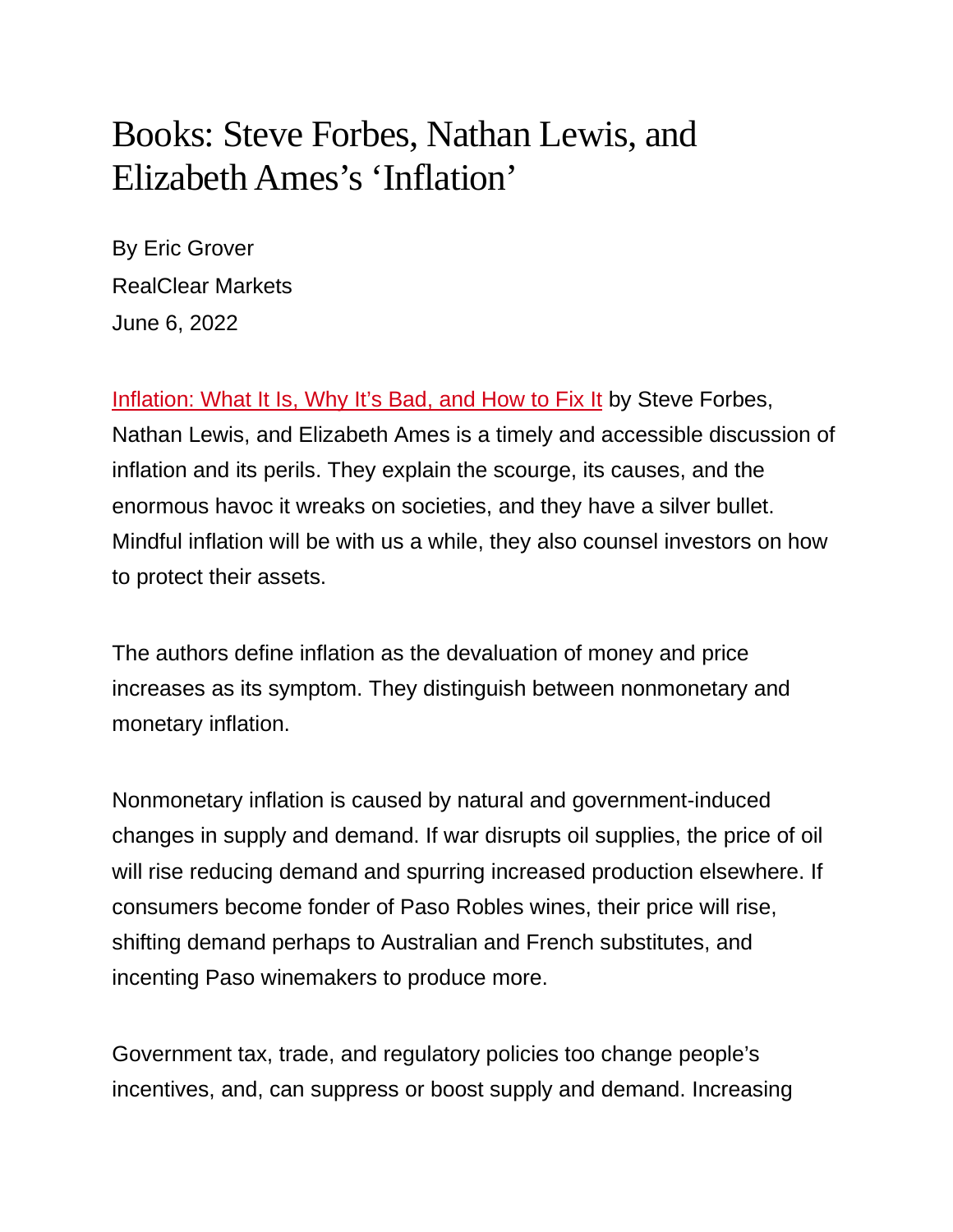taxes, tariffs, and restrictive regulation suppresses supply, causing nonmonetary inflation. The remedy while politically fraught, isn't complicated. It's reducing and simplifying taxes, tariffs, and regulation.

Forbes, Lewis, and Ames, however, focus on and are more worried about monetary inflation, which is the corruption of money. Governments have debased money for thousands of years. They recount horrendous inflations in ancient Rome and China, the Spanish Empire,  $17<sup>th</sup>$ -century France, colonial America, and Weimar Germany. While the US hasn't suffered the horrors of hyperinflation like Venezuela and Zimbabwe, the Fed has relentlessly devalued the dollar. Since the Fed's 1913 creation the dollar's value [has declined 97%.](https://www.in2013dollars.com/us/inflation/1913?amount=1#:%7E:text=Value%20of%20%241%20from%201913,cumulative%20price%20increase%20of%202%2C820.29%25.) From September, 2008 to December, 2022 the monetary base – [money in circulation and bank reserves, increased a](https://fred.stlouisfed.org/series/BOGMBASE)  [whopping 605%.](https://fred.stlouisfed.org/series/BOGMBASE) Creating too many dollars devalues them. Waitresses' tips and retirees' savings deposits and pensions become worth less.

More money per se isn't a problem if there's demand for it. Notwithstanding having only one fourth the population Switzerland has eight times more money per capita than Canada. People trust and therefore want the franc because the Swiss National Bank protects its value better than other central banks defend their fiat currencies.

Money is a measure of value. A yard wouldn't be useful if it continually changed. By reducing the dollar's value inflation undermines trust and debases social behavior. It makes planning more difficult and sets people against each other. Inflation punishes creditors and savers, while benefiting debtors, the biggest of which is Uncle Sam. It causes resource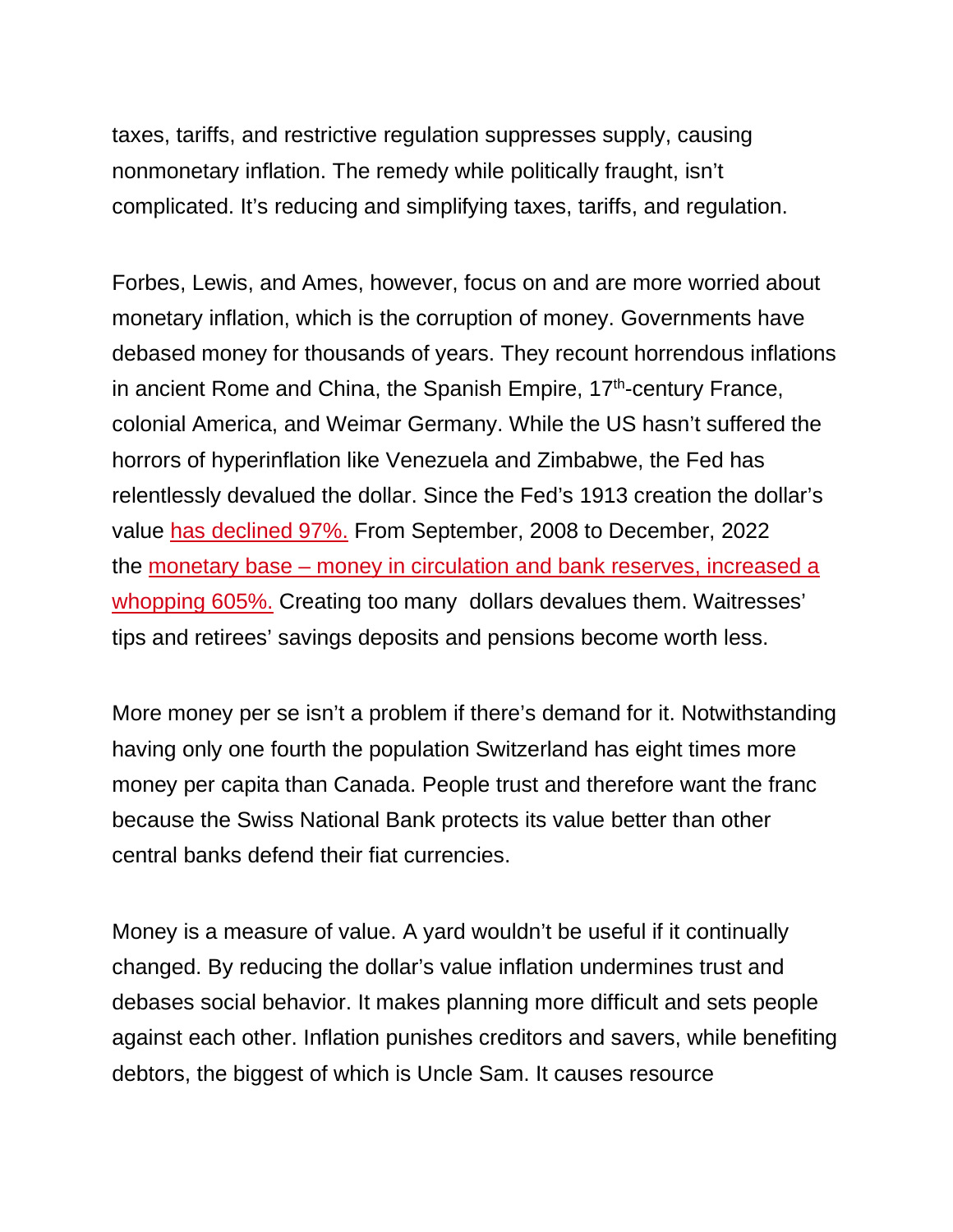misallocation. Inflation's also a stealth tax, which is why so many governments while professing to oppose it, in practice support it. John Maynard Keynes observed devaluing money enables government to "confiscate, secretly and unobserved, an important part of the wealth of their citizens."

Fed, political, and commentariat orthodoxy, perversely, holds a little inflation is good for the economy. To the contrary, even modest dollar debasement is destructive, and can mushroom, as we're discovering.

The authors observe that low inflation has been a condition of healthy economic growth.

The 19th century was a golden age of growth for America, with periods of gentle deflation. Under the gold standard from 1950-1970 real GDP per capita grew 2.77% annually. Economist Judy Shelton observed during the fifties and sixties "We had maximum shared growth. It wasn't just the wealthiest at the expense of the poorest. It was shared. Everybody was moving up." The working class are more vulnerable to inflation than affluent gentry who, generally, can better insulate their assets.

In 1971 President Nixon severed the dollar's final link to gold. "The Nixon Shock" abandoning the Bretton Woods gold standard, wage and price controls, and tariffs, ushered in an era of inflation lasting until titaniumspined Fed Chair Paul Volcker broke the scourge's back in the early eighties.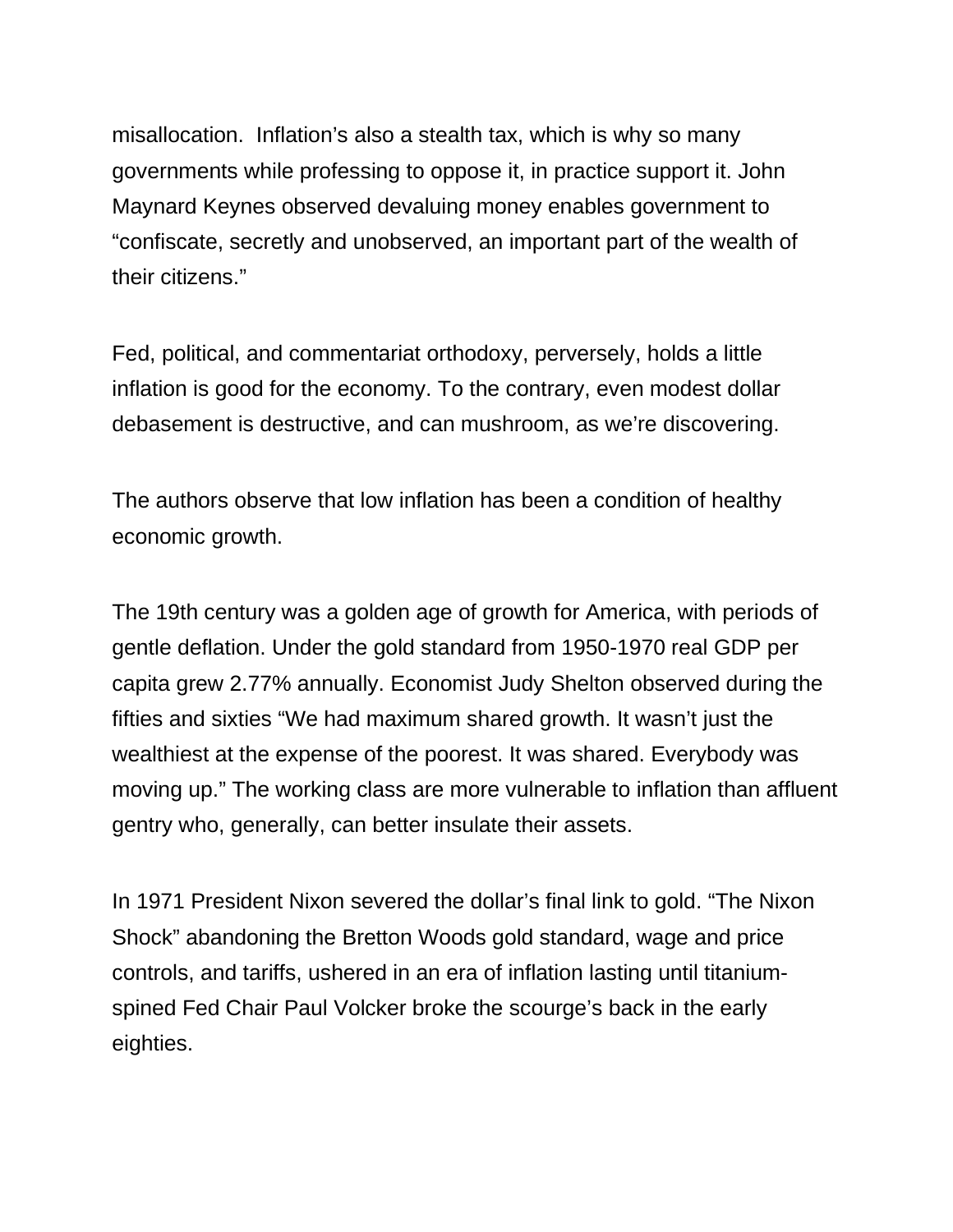Over the last half century real per capita GDP growth averaged 1.71%. The authors posit with no inflation, real GDP growth of the fifties and sixties would have continued and Americans' real per capita income would be 72% higher. Stable money is a sine quo non of prosperity. While multiple factors, influence growth, with zero inflation over the last fifty years, they're right, Americans' real per capita wealth and income would today be much higher.

After WW2 Germany and Japan were economic basket cases suffering hyperinflation. Both countries banned government deficit spending and adopted Lewis's "Magic Formula" of sound money and low taxes, tying their currencies to the gold-backed dollar and cutting taxes. Consequently, Germany's and Japan's economies boomed.

Forbes, Lewis, and Ames' silver bullet to monetary inflation is simple, to tie the dollar's value to gold. It wouldn't be a classic gold standard. Rather the Fed would have a target gold price. When gold's price rose above the target, the Fed would reduce the supply of dollars. When it fell below it, the central bank would increase the money supply. The authors note early on in his tenure Fed Chairman Alan Greenspan loosely and unofficially hewed to this approach.

Tying the dollar to the price of gold would put paid to Fed's "dual-mandate," under which it's pushed easy money on the theory it maximized employment. And the central bank would no long need a legion of economists to implement monetary policy.